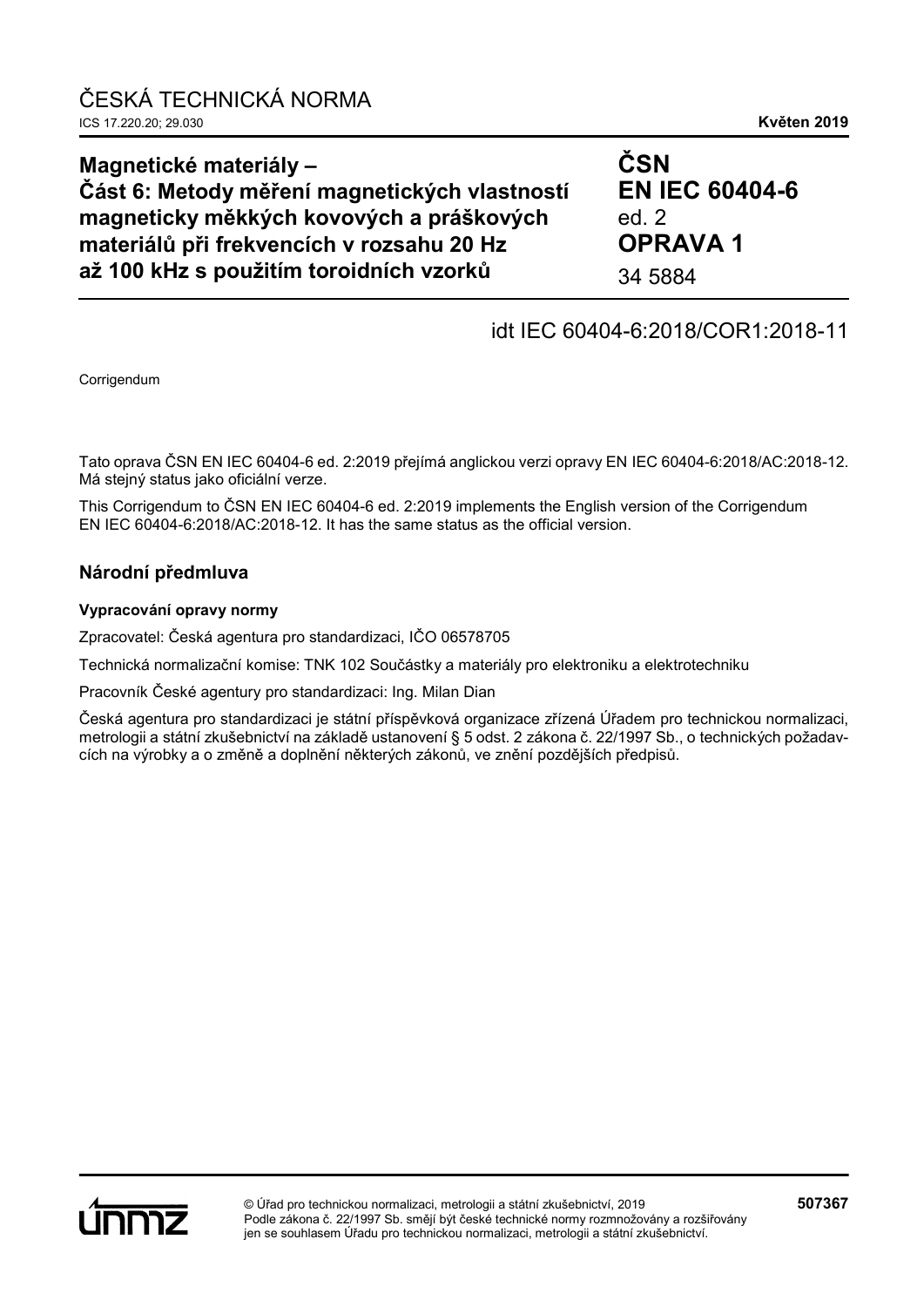ČSN EN IEC 60404-6 ed. 2/Opr. 1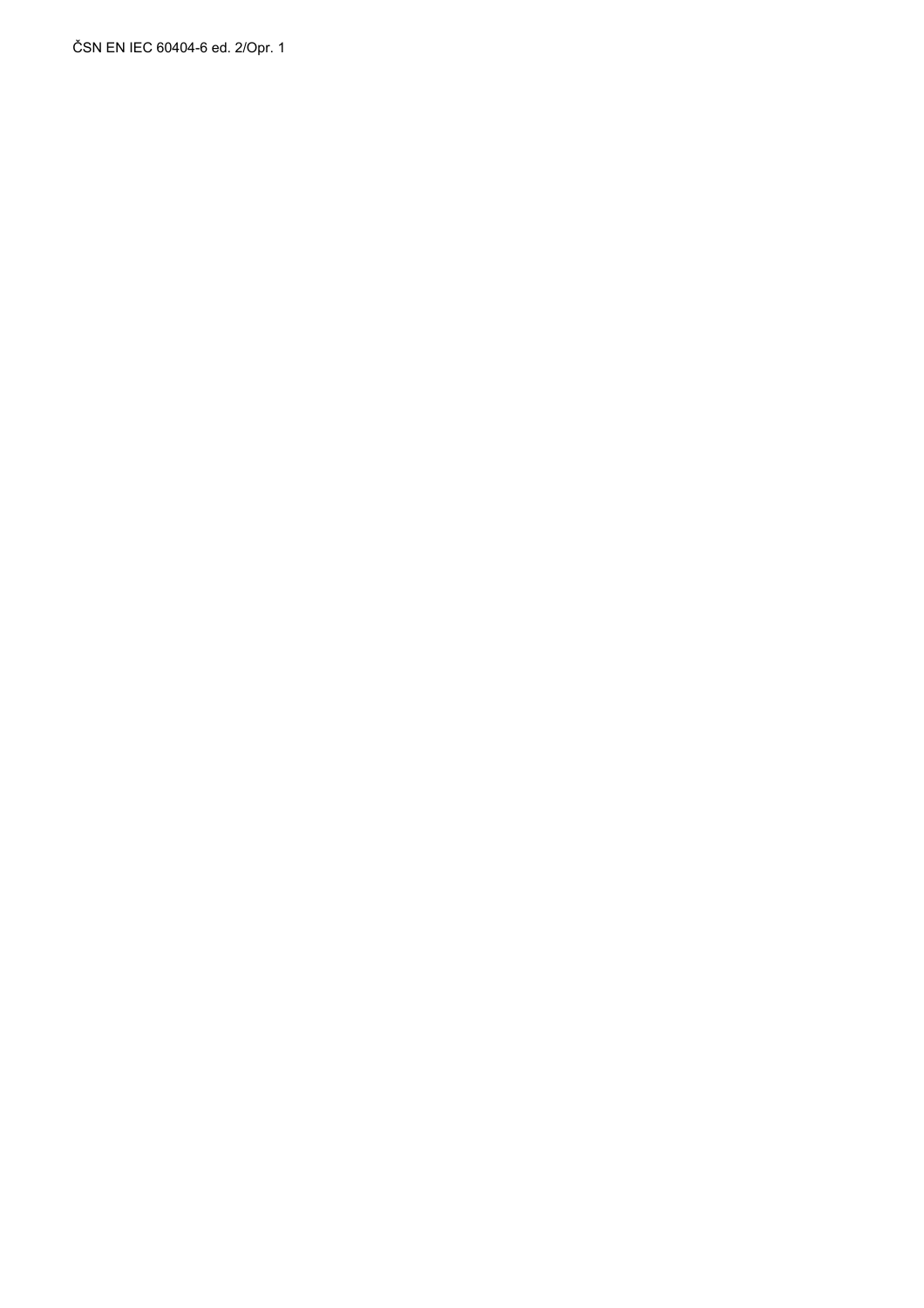# EUROPEAN STANDARD NORME EUROPÉENNE EUROPÄISCHE NORM

## **EN IEC 60404- 6:2018/AC:2018-12**

December 2018

ICS 17.220.20; 29.030

English Version

### Magnetic materials - Part 6: Methods of measurement of the magnetic properties of magnetically soft metallic and powder materials at frequencies in the range 20 Hz to 100 kHz by the use of ring specimens (IEC 60404-6:2018/COR1:2018)

Matériaux magnétiques - Partie 6: Méthodes de mesure des propriétés magnétiques des matériaux métalliques et des matériaux en poudre magnétiquement doux, aux fréquences comprises entre 20 Hz et 100 kHz, sur des éprouvettes en forme de tore (IEC 60404-6:2018/COR1:2018)

 Magnetische Werkstoffe - Teil 6: Verfahren zur Messung der magnetischen Eigenschaften weichmagnetischer und pulverförmiger Werkstoffe bei Frequenzen im Bereich 20 Hz bis 100 kHz mit Hilfe von Ringproben (IEC 60404-6:2018/COR1:2018)

This corrigendum becomes effective on 21 December 2018 for incorporation in the English language version of the EN.



European Committee for Electrotechnical Standardization Comité Européen de Normalisation Electrotechnique Europäisches Komitee für Elektrotechnische Normung

**CEN-CENELEC Management Centre: Rue de la Science 23, B-1040 Brussels** 

© 2018 CENELEC All rights of exploitation in any form and by any means reserved worldwide for CENELEC Members.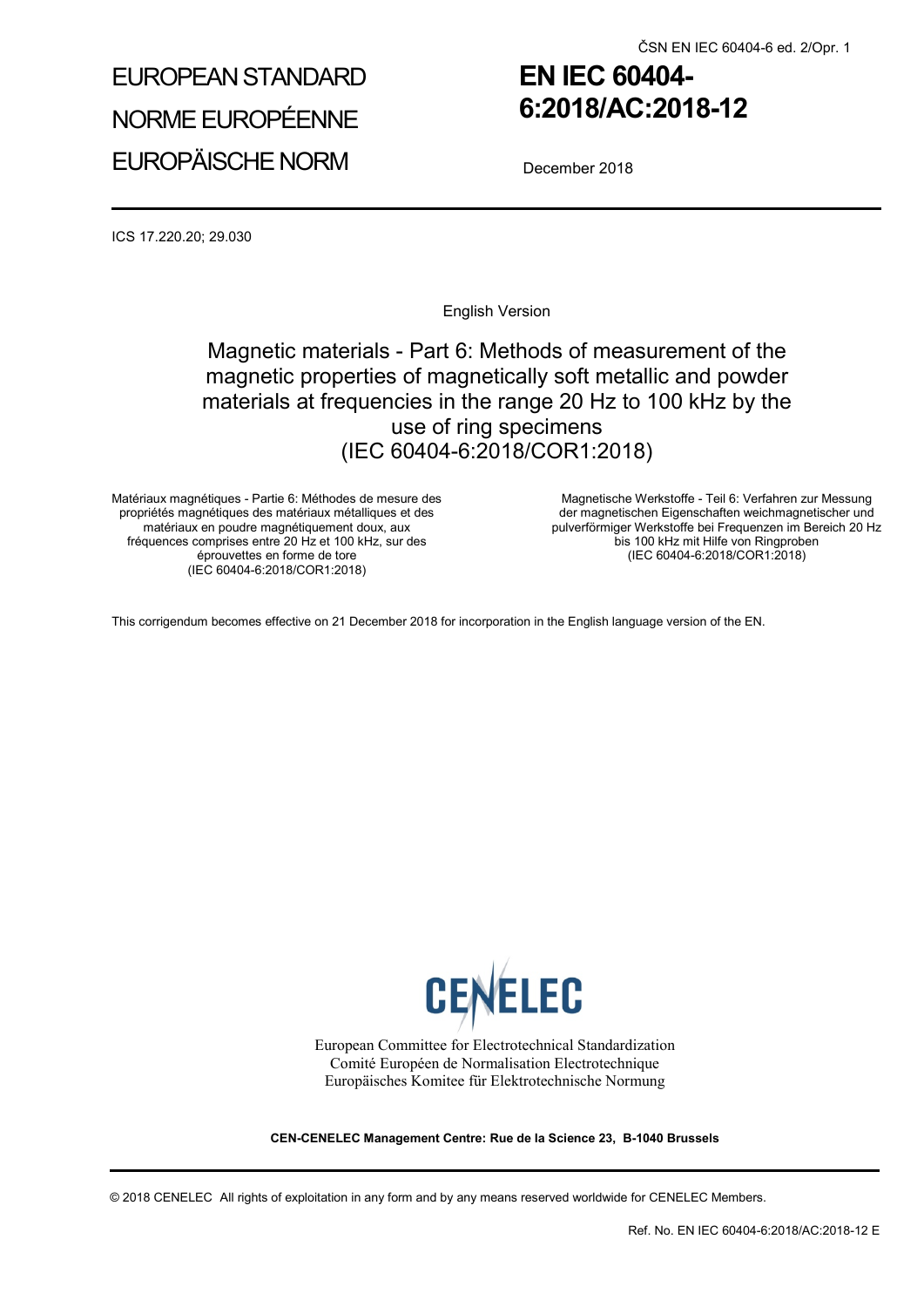EN IEC 60404-6:2018/AC:2018-12

ČSN EN IEC 60404-6 ed. 2/Opr. 1

#### **Endorsement notice**

The text of the corrigendum IEC 60404-6:2018/COR1:2018 was approved by CENELEC as EN IEC 60404-6:2018/AC:2018-12 without any modification.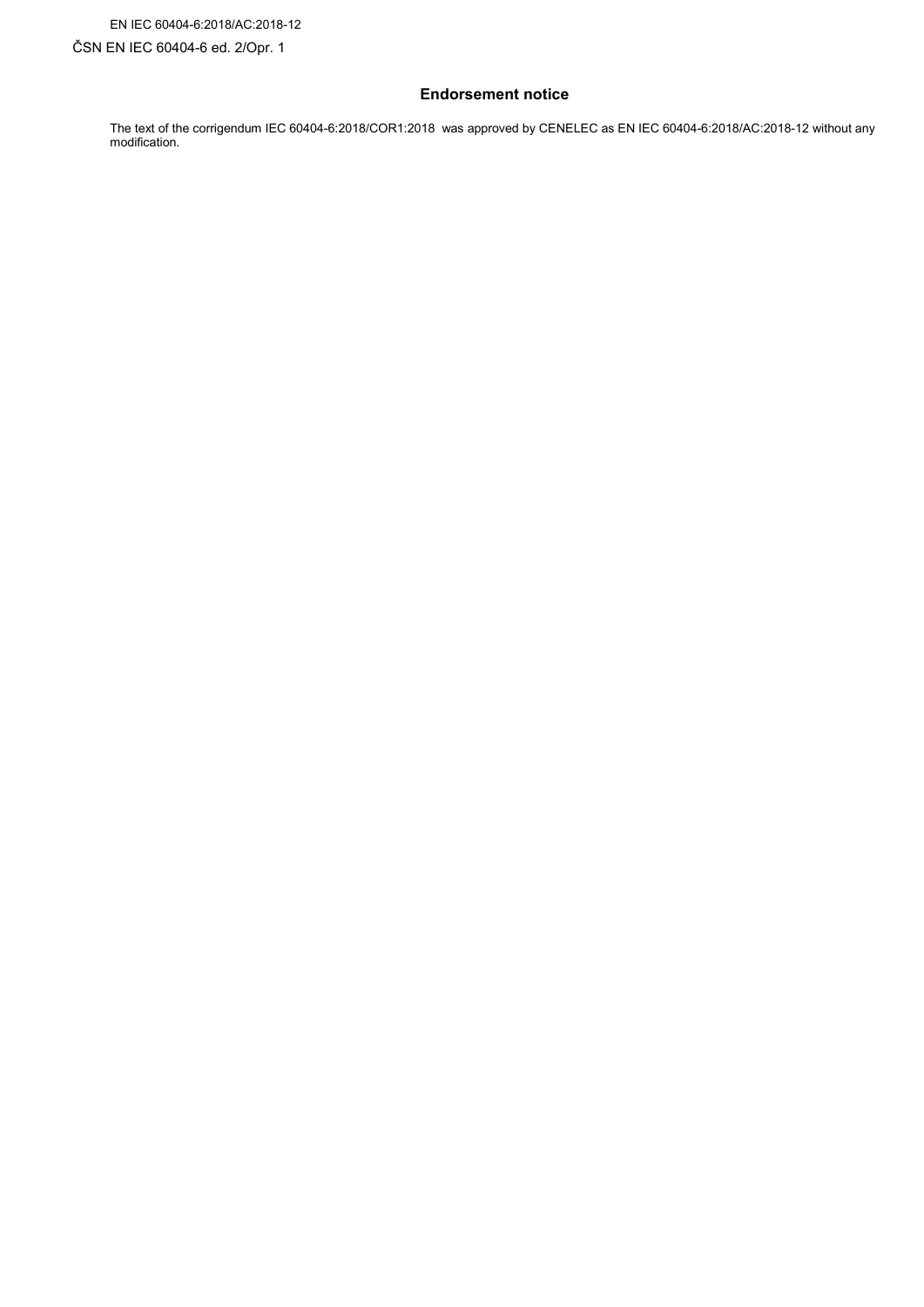IEC 60404-6:2018/COR1:2018 – 1 – © IEC 2018

## INTERNATIONAL ELECTROTECHNICAL COMMISSION COMMISSION ÉLECTROTECHNIQUE INTERNATIONALE

\_\_\_\_\_\_\_\_\_\_\_\_

**IEC 60404-6 Edition 3.0 2018-05**

**MAGNETIC MATERIALS –** 

**Part 6: Methods of measurement of the magnetic properties of magnetically soft metallic and powder materials at frequencies in the range of 20 Hz to 100 kHz by the use of ring specimens**

**IEC 60404-6 Édition 3.0 2018-05**

**MATÉRIAUX MAGNÉTIQUES –** 

**Partie 6: Méthodes de mesure des propriétés magnétiques des matériaux métalliques et des matériaux en poudre magnétiquement doux, aux fréquences comprises entre 20 Hz et 100 kHz, sur des éprouvettes en forme de tore**

### **CORRIGENDUM 1**

Corrections to the French version appear after the English text.

Les corrections portant sur la version française figurent après le texte anglais.

*Replace Formula (B.4) with the following new formula:*

$$
B(t) = \frac{1}{N_2 A} \left\{ \int_0^t U_2(\tau) d\tau - \frac{1}{T} \int_0^T \left( \int_0^t U_2(\tau) d\tau \right) dt \right\}
$$
(B.4)

*Replace, after Formula (B.9), the existing line describing*  $U_2(t)$  *by the following text:* 

*U*<sub>2</sub>(*t*), *U*<sub>2</sub>(*τ*) is the induced secondary voltage, in function of time, in volts;

τ is an auxiliary time variable;